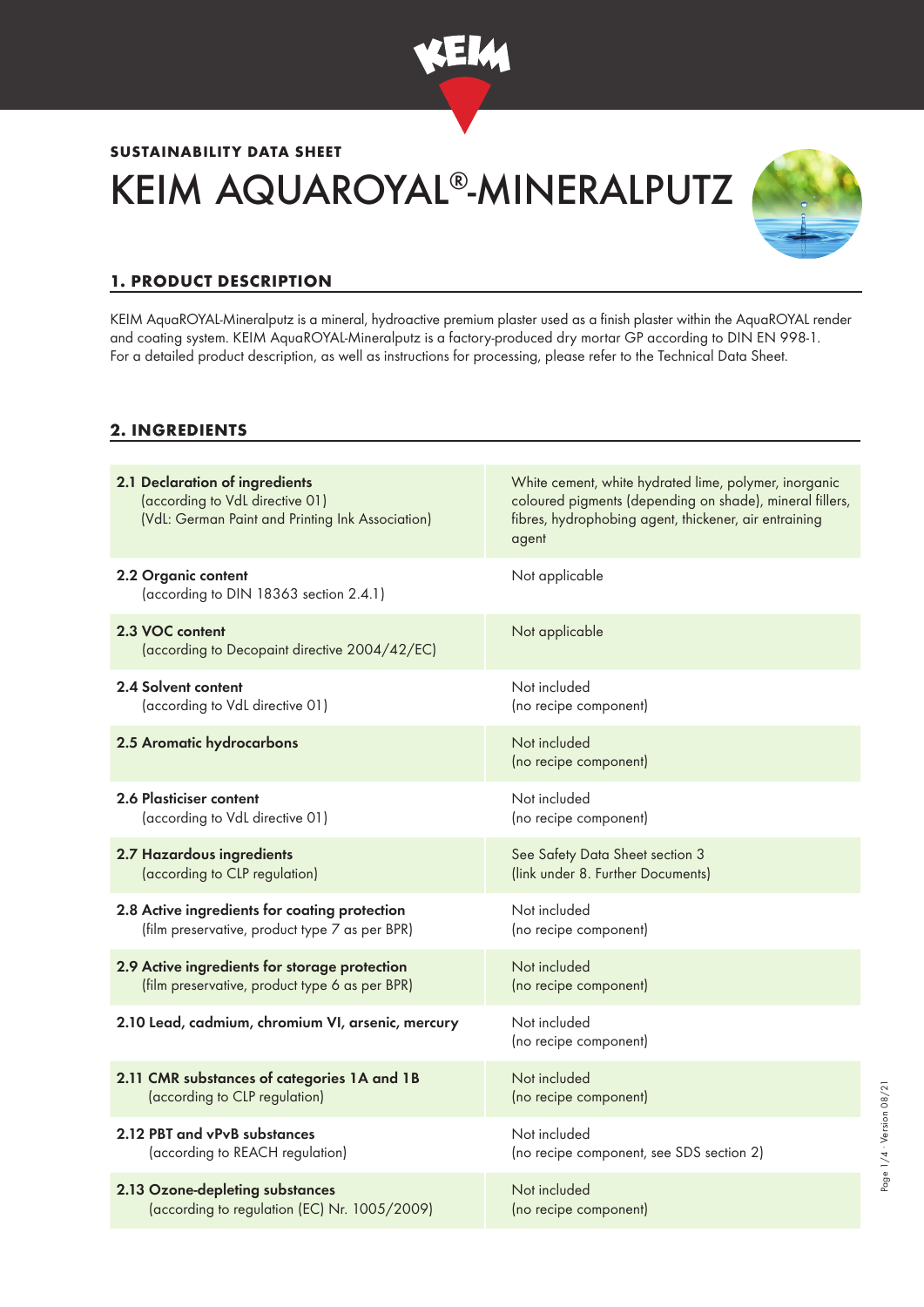| 2.14 Formaldehyde/formaldehyde depot substances<br>(emission test chamber)                                                                          | Not specified                                                         |
|-----------------------------------------------------------------------------------------------------------------------------------------------------|-----------------------------------------------------------------------|
| 2.15 Compliance with the limitation of emissions<br>of the titanium dioxide industry (according to<br>directive 92/112/EEC or directive 2010/75/EU) | Does not contain titanium dioxide                                     |
| 2.16 Halogenated organic compounds                                                                                                                  | See Safety Data Sheet section 12<br>(link under 8. Further Documents) |

## **3. TEST REPORTS / EXPERT REPORTS / CERTIFICATIONS / LOGOS**

| 3.1 Test reports           | On request |
|----------------------------|------------|
| 3.2 Export reports         | On request |
| 3.3 Product code / GISCODE | ZP1        |

3.4 Certifications / Logos



### **4. INFORMATION FOR BUILDING CERTIFICATION AS PER DGNB\***

| 4.1 Product group<br>(ENV 1.2)                                             | Coating materials for mineral surfaces outdoors like for<br>example concrete, masonry, mineral mortars and fillers,<br>ETICS, wallpaper (facade wallpaper), gypsum plaster<br>boards etc. |
|----------------------------------------------------------------------------|-------------------------------------------------------------------------------------------------------------------------------------------------------------------------------------------|
| 4.2 VOC content<br>(according to directive 2004/42/EC)                     | Not applicable                                                                                                                                                                            |
| 4.3 Dilutability with water<br>(according to directive 2004/42/EC)         | Yes                                                                                                                                                                                       |
| 4.4 Product-specific life cycle assessment values<br>(ENV 1.1 and ENV 2.1) | Not specified                                                                                                                                                                             |
| <b>4.5 Quality level</b><br>(ENV 1.2)                                      | Coatings on mainly mineral substrates outdoors:<br>Complies with quality level $4 - \text{VOC} \le 40 \text{ g/l}$<br>according to VdL directive 01                                       |
| 4.6 Product-specific life cycle<br>(ECO 1.1)                               | 30 Years (according to BNB: National rating system<br>for sustainable building)                                                                                                           |
| 4.7 Safety and risks of failure<br>(SOC 1.7)                               | No negative impact, since no halogens contained                                                                                                                                           |
| 4.8 Cleaning instruction<br>(PRO 1.5, PRO 2.2)                             | See Technical Data Sheet<br>(link under 8. Further Documents)                                                                                                                             |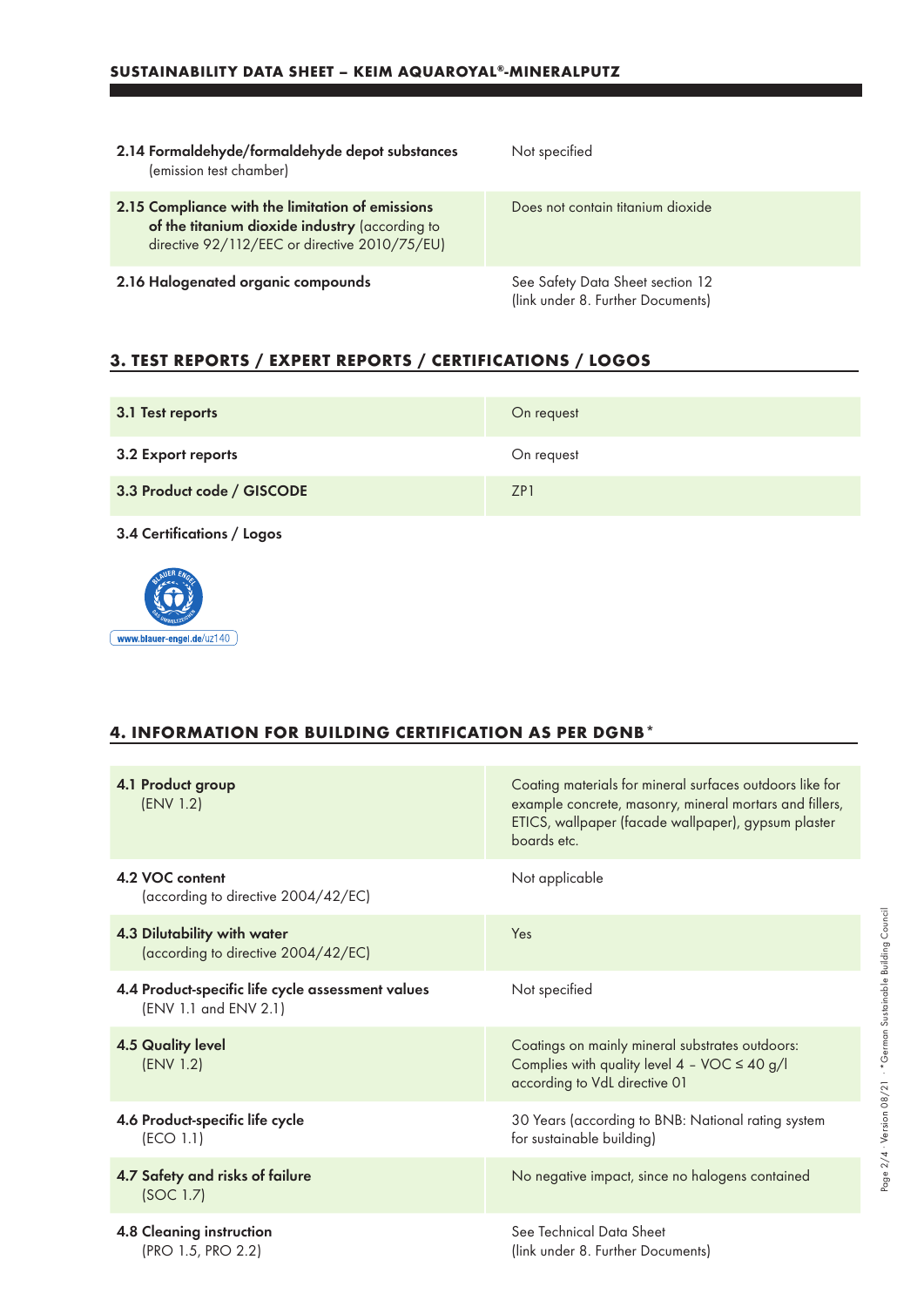#### **5. INFORMATION ON SUITABILITY ACCORDING TO LEED 2009**

| 5.1 Product group<br>[EQ4.2]                                                                         | <b>Flat Topcoat</b>                                                                                                                                                                                                                                                                                                                                                                                                                                                                                               |
|------------------------------------------------------------------------------------------------------|-------------------------------------------------------------------------------------------------------------------------------------------------------------------------------------------------------------------------------------------------------------------------------------------------------------------------------------------------------------------------------------------------------------------------------------------------------------------------------------------------------------------|
| 5.2 VOC<br>(as per SCAQMD Rule 1113, Architectural Coatings,<br>rules in effect on February 5, 2016) | Not applicable                                                                                                                                                                                                                                                                                                                                                                                                                                                                                                    |
| 5.3 VOC limit fulfilled                                                                              | Not applicable                                                                                                                                                                                                                                                                                                                                                                                                                                                                                                    |
| 5.4 Recycling rate<br>(from post-consumer sources) (MR4)                                             | KEIM AquaROYAL-Mineralputz can achieve the service<br>life of the building components. KEIM AquaROYAL-<br>Mineralputz does not have a real after-use phase. The<br>final disposal is carried out in conjunction with the<br>building components via building rubble. If it is pure<br>building rubble, recycling takes place in accordance<br>with national regulations. Normally, building rubble<br>is crushed and returned to the economic cycle as a<br>substitute for fillers (road construction, concrete). |
| 5.5 Recycling rate<br>(from production-relevant sources) (MR4)                                       | 0%                                                                                                                                                                                                                                                                                                                                                                                                                                                                                                                |
| 5.6 Fast renewable raw materials<br>(MR 6)                                                           | 0%                                                                                                                                                                                                                                                                                                                                                                                                                                                                                                                |
| <b>5.7 Regional materials</b><br>(MR <sub>5</sub> )                                                  | Not specified                                                                                                                                                                                                                                                                                                                                                                                                                                                                                                     |
| 5.8 Production site<br>(MR <sub>5</sub> )                                                            | Keimfarben GmbH, Keimstraße 16, 86420 Diedorf                                                                                                                                                                                                                                                                                                                                                                                                                                                                     |

#### **6. MANAGEMENT SYSTEMS AND CORPORATE CERTIFICATIONS**

6.1 Quality and environmental management The manufacturing /marketing company is certified

according to:

- DIN EN ISO 9001
- DIN EN ISO 14001
- Energy audit according to DIN EN 16247-1

#### **7. SAFETY INSTRUCTIONS**

7.1 See Safety Data Sheet (link under 8. Further Documents)